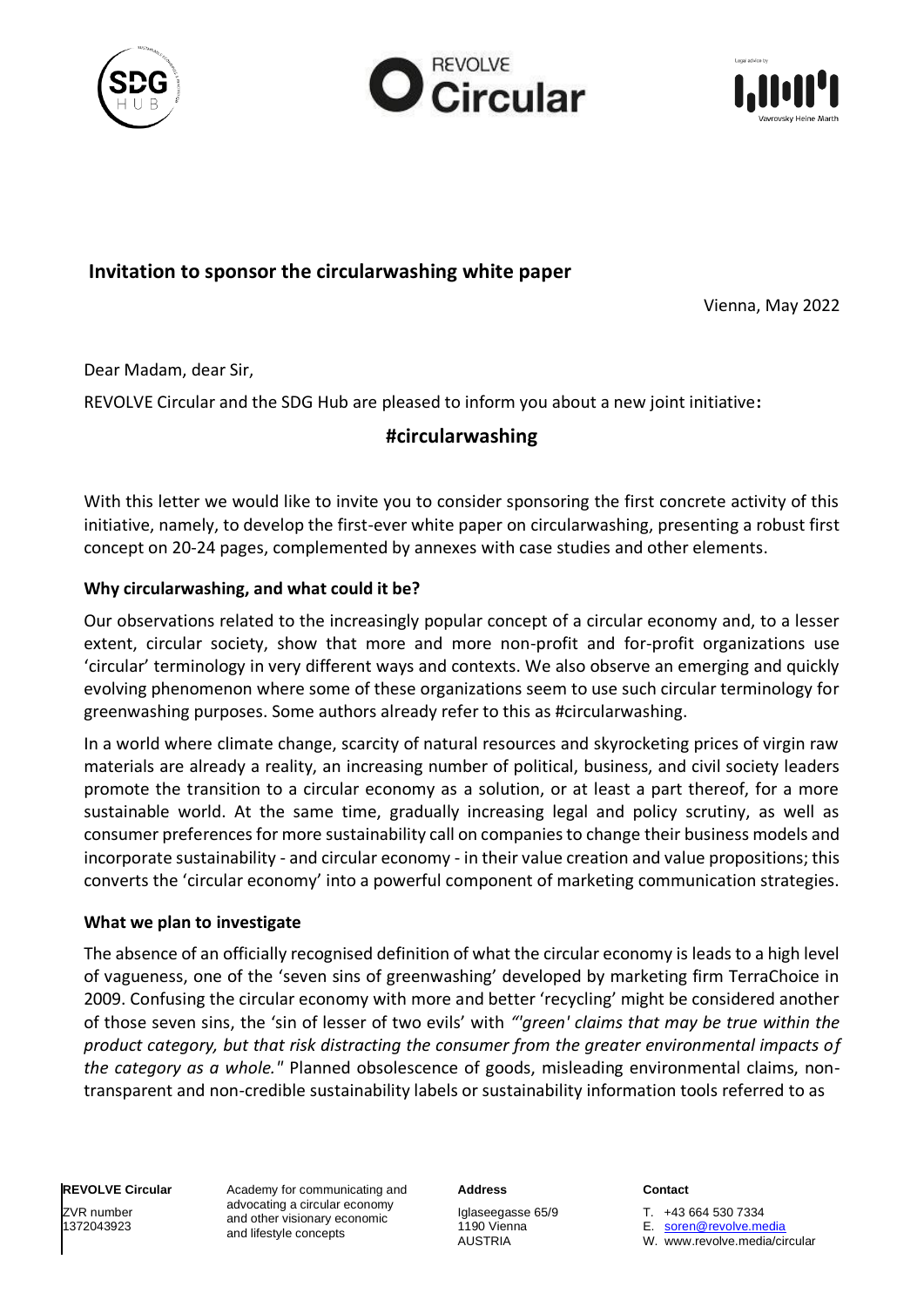





'circular' increasingly emerge as common practice - to what extent are these practices greenwashing or, more specifically, circularwashing? These are only some of the phenomena and questions we will investigate to develop a methodologically strong concept of what 'circularwashing' could be, as a basis for further investigations and activities.

The main output - the circularwashing white paper - shall inform all stakeholders and particularly companies, often slow in making fundamental changes in their business models and marketing strategies, about the risks of circularwashing and help them avoid false or generic circular economy claims in their external communications; these include sustainability reporting, advertisement, Press Releases, labelling and other PR, marketing, and corporate communication activities. REVOLVE Circular and the SDG Hub believe that such greenwashing in the circular economy is likely to adversely affect the pace of the green transition, fair competition, investment decisions and consumer choices as they are confronted with unfair commercial practices which, in turn, actively influence and prevent them from making sustainable choices.

### **Who will conduct the research and what it will be about**

Four individuals have come together to conduct the research and develop the #circularwashing white paper: Sören Bauer, President of REVOLVE Circular, will lead and coordinate the project, and contribute research for the chapter on strategic environmental communication. The research on this very chapter will be led by Paulina Godinez Estrada, PhD researcher in communication sciences at the University of Vienna. Erik Roos Lindgreen, PhD in CE/sustainability assessment at the University of Messina, Italy, will lead the research on the business perspective and the implications of Life Cycle Assessments LCA. Katerina Serada, international lawyer, sustainability researcher and circular economy consultant will lead the research on competition law and the investor perspective. The findings of those chapters will form the basis of the initial draft concept of #circularwashing and its main characteristics and components.

### **Benefits for sponsors**

There are two different options for sponsoring the research, development, presentation and dissemination of the white paper: Option I is a sponsorship opportunity of 5000 euro: the white paper will carry your organization's logo on the bottom of its front cover, include your organisation's 250 words testimonial (also in the global Press Release) and we will produce your one-minute video statement for websites and social media. The reduced option II is a sponsorship of 2 500 Euro: the white paper will carry your organisation's logo on the back cover and include a 250 words testimonial from your organisation. All sponsors will be mentioned in the introductory part of the white paper.

Your contribution will cover the team's research and its coordination, graphic design, production of video statements, global Press Release dissemination and webinars. Please consider that we will aim to grow #circularwashing into a global initiative with a continuously increasing number of sponsors and partners; this also means that we will very much welcome contributions higher than mentioned as Option I and II above and invite you to make direct contact with us for related discussions.

**REVOLVE Circular** ZVR number

1372043923

Academy for communicating and advocating a circular economy and other visionary economic and lifestyle concepts

**Address**

Iglaseegasse 65/9 1190 Vienna AUSTRIA

#### **Contact**

T. +43 664 530 7334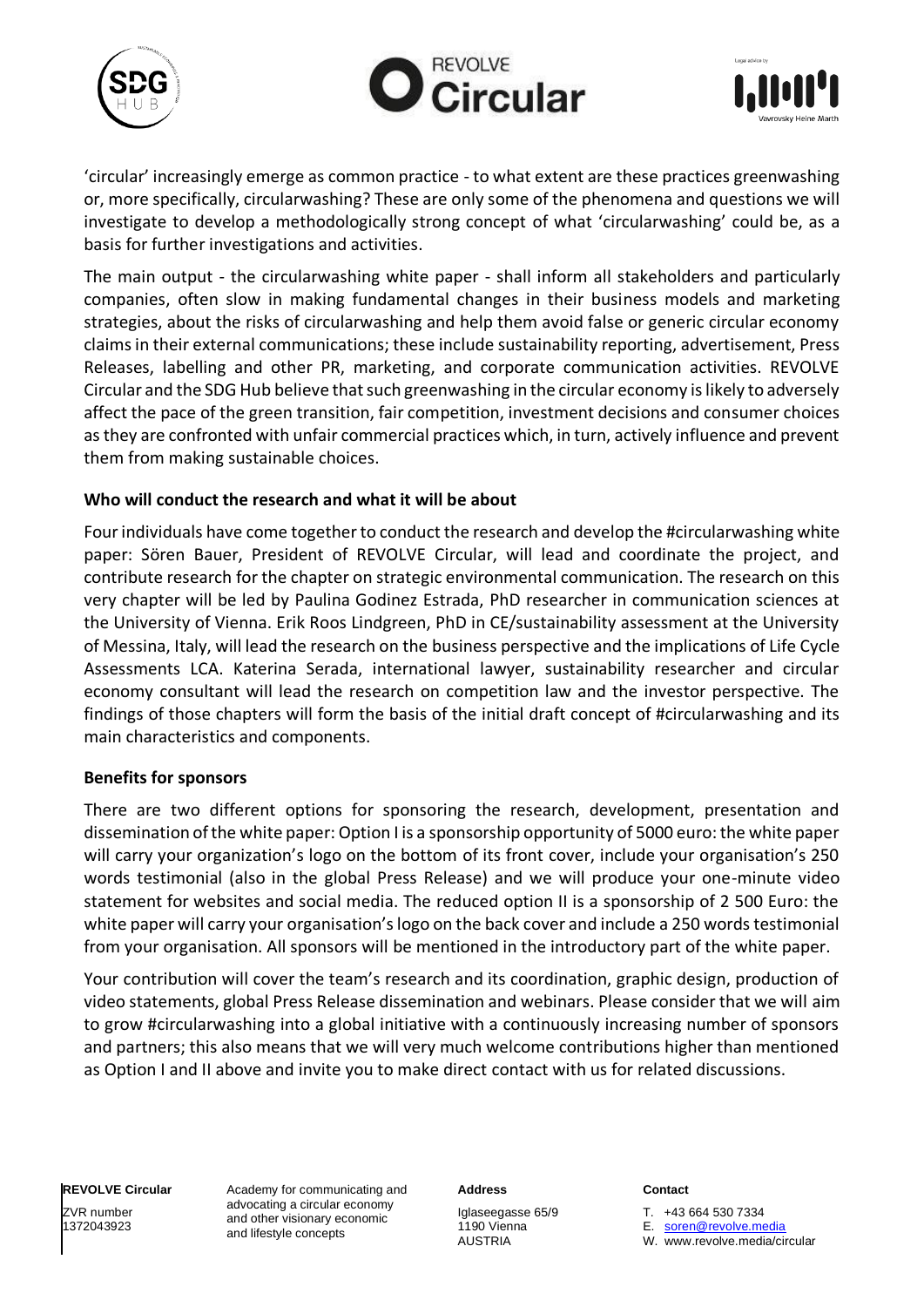





### **Preliminary timeline**

It is our objective to conduct and finalise the research as well as publish the white paper within half a year after successful fundraising. Research will start once we have secured a minimum of 25 000 Euro from different sponsors; we offer the opportunity to support our work with either 2500 or 5000 Euro. If we succeed in doing so by June 2022, a first draft white paper shall be ready for internal review by the end of September 2022. The final version will then be available in October 2022, and will be presented via a Global Press Release, proactively disseminated to all stakeholders and presented in November via a series of webinars.

### **Position yourself as a thought leader and join #circularwashing**

We believe that our research and white paper will be of significance for communicators, investors, policymakers, lawyers, sustainability managers, consumer rights protection organizations, ESG specialists, marketing teams and others. It will provide thought leadership on the linear-to-circular narrative, how companies and others use and refer to the circular economy and how the public perceives it; as such, the white paper will lay the foundations for a multi-stakeholder **#circularwashing** initiative geared towards supporting various stakeholders in taking more informed decisions and contributing to the transition towards a more sustainable world.

We are grateful for your consideration of our invitation to join #**circularwashing** and will be pleased to send you a more detailed and complete 12-page research proposal incl. a more detailed tentative budget. For this purpose, we kindly ask you to send us the signed Non-Disclosure Agreement NDA further below which you can also request from Sören Bauer as a word file.

Thank you in advance and best regards from Vienna.

We look forward to hearing from you.

 $5 - 21$ 

Sören Bauer Katarina Serada (Katarina Serada Katarina Serada Katarina Serada Katarina Serada Katarina Serada K President, REVOLVE Circular SDG Hubbs and SDG Hubbs and SDG Hubbs and SDG Hubbs and SDG Hubbs and SDG Hubbs and SDG Hubbs and SDG Hubbs and SDG Hubbs and SDG Hubbs and SDG Hubbs and SDG Hubbs and SDG Hubbs and SDG Hubbs an

1372043923

Academy for communicating and advocating a circular economy and other visionary economic and lifestyle concepts

#### **Address**

Iglaseegasse 65/9 1190 Vienna AUSTRIA

#### **Contact**

T. +43 664 530 7334